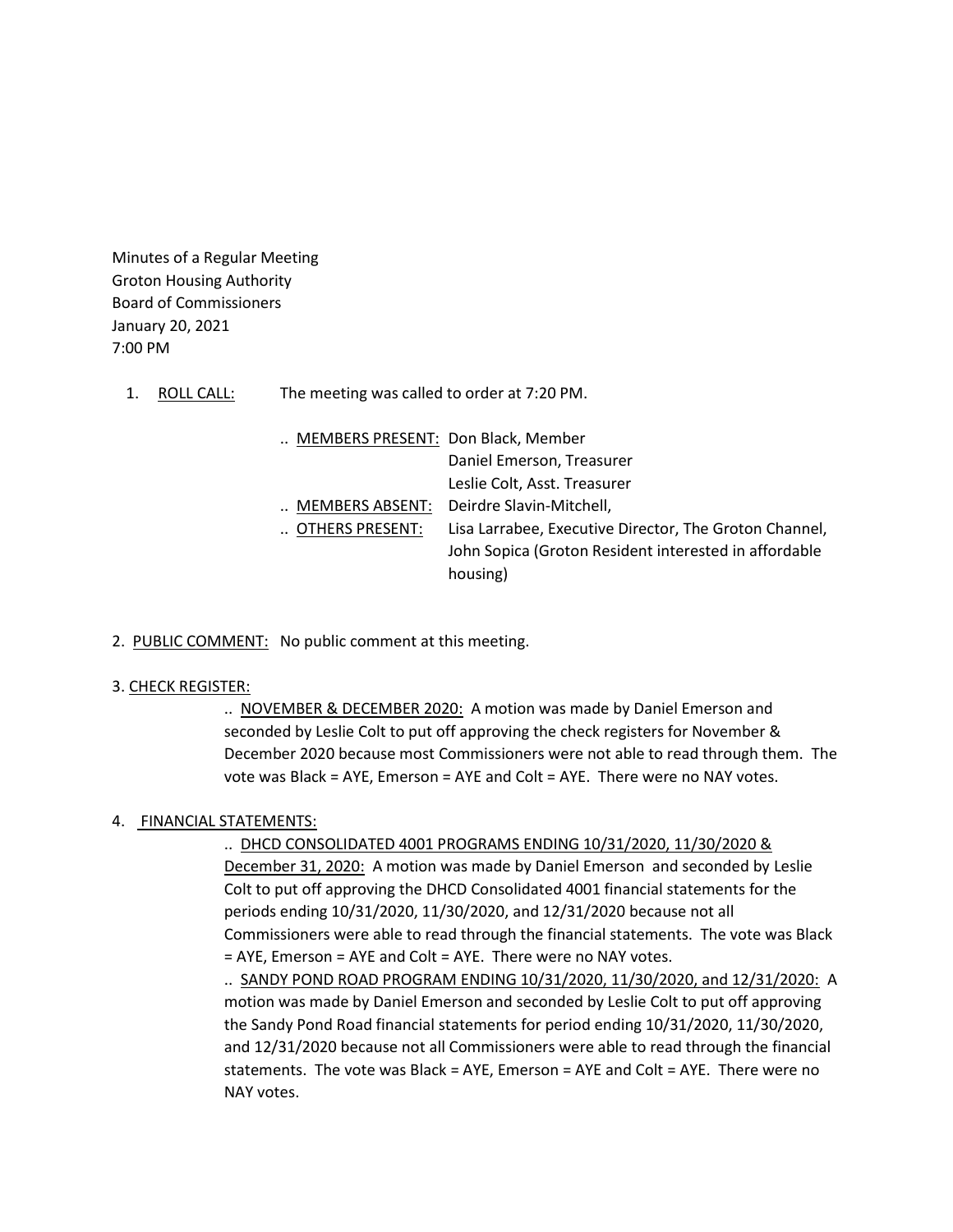Minutes of a Regular Meeting Groton Housing Authority Board of Commissioners January 20, 2021 7:00 PM Page Two

> .. STILL MEADOW PROGRAM ENDING 10/31/2020, 11/30/2020 and 12/31/2020: A motion was made by Daniel Emerson and seconded by Leslie Colt to put off approving the Still Meadow Program financial statements for the period ending 10/31/2020, 11/30/2020, and 12/31/2020 because some Commissioners were not able to read the statements before the meeting. The vote was Black = AYE, Emerson = AYE and Colt = AYE. There were no NAY votes.

## 5. APPROVAL OF MINUTES:

.. NOVEMBER 18, 2020 REGULAR MEETING: A motion was made by Leslie Colt and seconded by Daniel Emerson to approve the minutes from our November 18, 2020 regular meeting. The vote was Black = AYE, Emerson = AYE and Colt = AYE. There were no NAY votes.

### 6. NEW BUSINESS:

.. DISCUSS AND APPROVE SUPPORT FOR SITE ASSESSMENT STUDY THROGH THE TOWN OF GROTON AFFORDABLE HOUSING TRUST: Fran Stanley spoke to the Board about a study that the AHT would like to do to assess land sites for possible development of affordable housing. Ms. Stanley previously provided the Board Members with a list of those sites. A motion was made by Daniel Emerson and seconded by Leslie Colt to support the Site Assessment Study through the Affordable Housing Trust Fund. The vote was Black = AYE, Emerson = AYE and Colt = AYE. There were no NAY votes. .. DISCUSS AND APPROVE SUPPORT FOR CPA FUNDS TO CONTINUE TO PAY FRAN STANLEY'S SALARY FOR AFFORDABLE HOUSING WORK: The Executive Director told the Board that Becky Pine, Select Board Member had reached out to her to ask that we write a letter supporting that Fran Stanley's salary be continued to be paid through CPA funds for the affordable housing work that Ms. Stanley does for the Town of Groton. A motion was made by Leslie Colt and seconded by Daniel Emerson to write a letter of support to the CPC asking that CPA continue to be used to pay Ms. Stanley's salary. The vote was Black = AYE, Emerson = AYE and Colt = AYE. There were no NAY votes.

# 7. OLD BUSINESS:

.. BOARD MEMBER SEARCH: The Executive Director asked the Board if they had made any progress on finding a Board Member. So far none have found a person willing to take the job. They said they will continue to search for a new member, however they are hopeful that John Sopica may decide to join the Board.